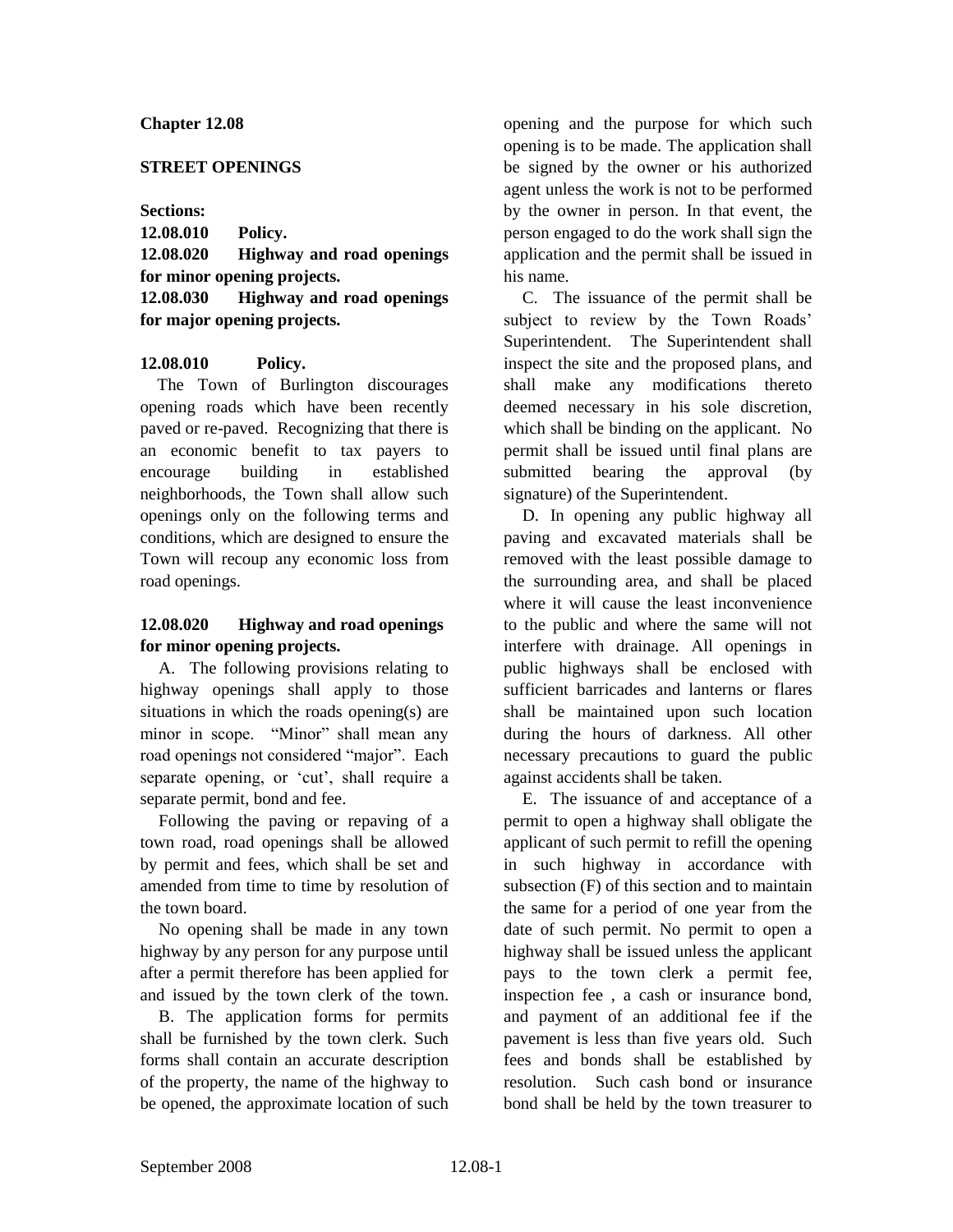guarantee the filling of trenches and the relaying of pavement or gravel and the maintaining of such filled areas to the level of the surrounding road surface for a period of one year from the date of the permit. This completion work and maintenance shall be done by the person in whose name the permit is issued. If the permittee fails to refill such trench and/or, at any time during the period of one year, fails to maintain the filled area as herein required, such work and maintenance shall be done by town upon the order of the town chairman and in that event, the bond filed by the applicant shall be immediately and completely forfeited to the town. Any and all other costs, fees and expenses which may be incurred by the Town over and above the fees established by resolution, as may be allowed by this Code, are not excluded or exempted by virtue of this fee.

F. All excavated material removed from trenches in public highways shall be removed from the site and such trenches shall be backfilled with approved slurry fill material to the surface grade of the highway. In cases where such highway is paved with blacktop or concrete, the opening shall be repaved with blacktop or concrete in conformity with the surrounding pavement within thirty (30) days of the excavation. Back fill material required shall consist of state slurry; a compound of one thousand three hundred fifty (1,350) pounds sand, one thousand nine hundred (1,900) pounds by three-fourths inch washed stone and thirtyone (31) gallons of water per cubic yard, plus any weather-related chemicals as appropriate.

# **12.08.030 Highway and road openings for major opening projects.**

A. The following provisions relating to highway openings shall apply to those situations in which the road opening(s) are major in scope. "Major" shall mean any

road openings for the purposes of mainline sewer extension, mainline sewer repair and/or replacement, and new subdivisions.

 No person shall perform a major road opening project without first securing the consent of the town board. Such consent shall only be granted upon the execution of a contract which will provide for the refilling of all excavations and the relaying of all surfacing within a time and in a manner satisfactory to the town board. Such contract shall contain such provisions for guarantee of performance as the town board shall require.

B. The consent required by subsection (A) of this section shall be conditional upon compliance with the following provisions:

1. No opening shall be made in any town highway by any person for any purpose until after a permit therefore has been applied for and issued by the town clerk of the town.

2. The application forms for permits shall be furnished by the town clerk. Such forms shall contain an accurate description of the property, the name of the highway to be opened, the approximate location of such opening and the purpose for which such opening is to be made. The application shall be signed by the owner or his authorized agent unless the work is not to be performed by the owner in person. In that event, the person engaged to do the work shall sign the application and the permit shall be issued in his name.

3. The issuance of the permit shall be subject to review by the Town Engineer. The Engineer shall inspect the site and the proposed plans, and shall make any modifications thereto deemed necessary in his sole discretion, which shall be binding on the applicant. No permit shall be issued until final plans are submitted bearing the approval (by signature) of the Engineer.

C. In opening any public highway all paving and excavated materials shall be removed with the least possible damage to